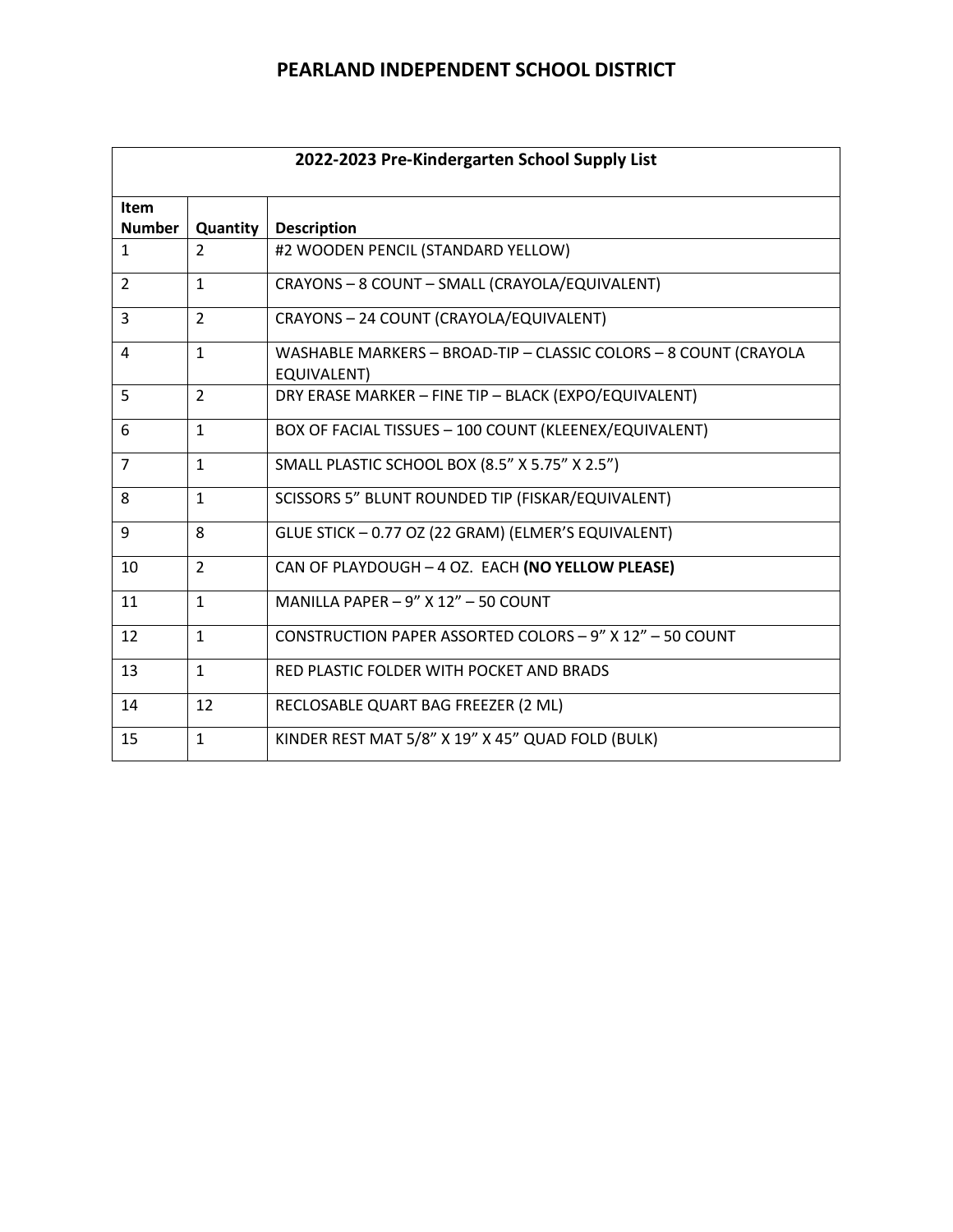| 2022 - 2023 Kindergarten School Supply List |                |                                                                                          |  |
|---------------------------------------------|----------------|------------------------------------------------------------------------------------------|--|
| Item<br><b>Number</b>                       | Quantity       | <b>Description</b>                                                                       |  |
| $\mathbf{1}$                                | 12             | NO 2 DIXON TICONDEROGA PENCIL LATEX FREE                                                 |  |
| $\overline{2}$                              | $\mathbf{1}$   | PINK BEVEL ERASER LATEX FREE                                                             |  |
| $\overline{3}$                              | 4              | CRAYONS - 24 COUNT (CRAYOLA/EQUIVALENT)                                                  |  |
| 4                                           | $\mathbf{1}$   | WASHABLE MARKERS - BROAD TIP - 8 COUNT CLASSIC COLORS<br>CRAYOLA / EQUIVALENT) - 8 COUNT |  |
| 5                                           | $\overline{2}$ | BLACK DRY ERASE MARKER - CHISEL TIP (EXPO/EQUIVALENT)                                    |  |
| 6                                           | $\mathbf{1}$   | FLUORESCENT YELLOW HIGHLIGHTER                                                           |  |
| 7                                           | $\mathbf{1}$   | PLASTIC SCHOOL BOX (8.38" X 3.63" X 2")                                                  |  |
| 8                                           | $\mathbf{1}$   | SCISSORS 5" BLUNT TIP (FISKARS/EQUIVALENT)                                               |  |
| 9                                           | $\mathbf{1}$   | <b>WATERCOLORS - 8 COUNT</b>                                                             |  |
| 10                                          | $\mathbf{1}$   | WHITE SCHOOL GLUE - 4 OZ.                                                                |  |
| 11                                          | 6              | WHITE GLUE STICK - .77 OZ. or LARGER                                                     |  |
| 12                                          | $\mathbf{1}$   | 12" X 18" ASSORTED CONSTRUCTION PAPER - 20 COUNT                                         |  |
| 13                                          | $\mathbf{1}$   | 12" X 18" WHITE PAPER - 20 COUNT                                                         |  |
| 14                                          | $\mathbf{1}$   | 9" X 12" MANILA PAPER 50 COUNT                                                           |  |
| 15                                          | $\overline{2}$ | BLUE SPIRAL NOTEBOOK - WIDE RULE - 70 COUNT                                              |  |
| 16                                          | $\overline{2}$ | MARBLE COMP. STORY PAPER RED BASELINE - 100 COUNT                                        |  |
| 17                                          | $\mathbf{1}$   | YELLOW POCKET FOLDER WITH BRADS                                                          |  |
| 18                                          | $\mathbf{1}$   | RED PLASTIC POCKET FOLDER WITH BRADS                                                     |  |
| 19                                          | $\mathbf{1}$   | BLUE PLASTIC POCKET FOLDER WITH BRADS                                                    |  |
| 20                                          | $\mathbf{1}$   | ZIPLOC GALLON BAGS - 20 COUNT                                                            |  |
| 21                                          | $\mathbf{1}$   | BOX OF FACIAL TISSUES - 100 COUNT OR MORE                                                |  |
| 22                                          | 2              | CAN OF PLAYDOUGH 4 OZ.                                                                   |  |
| 23                                          | $\mathbf{1}$   | 9" PAPER PLATES 25 COUNT                                                                 |  |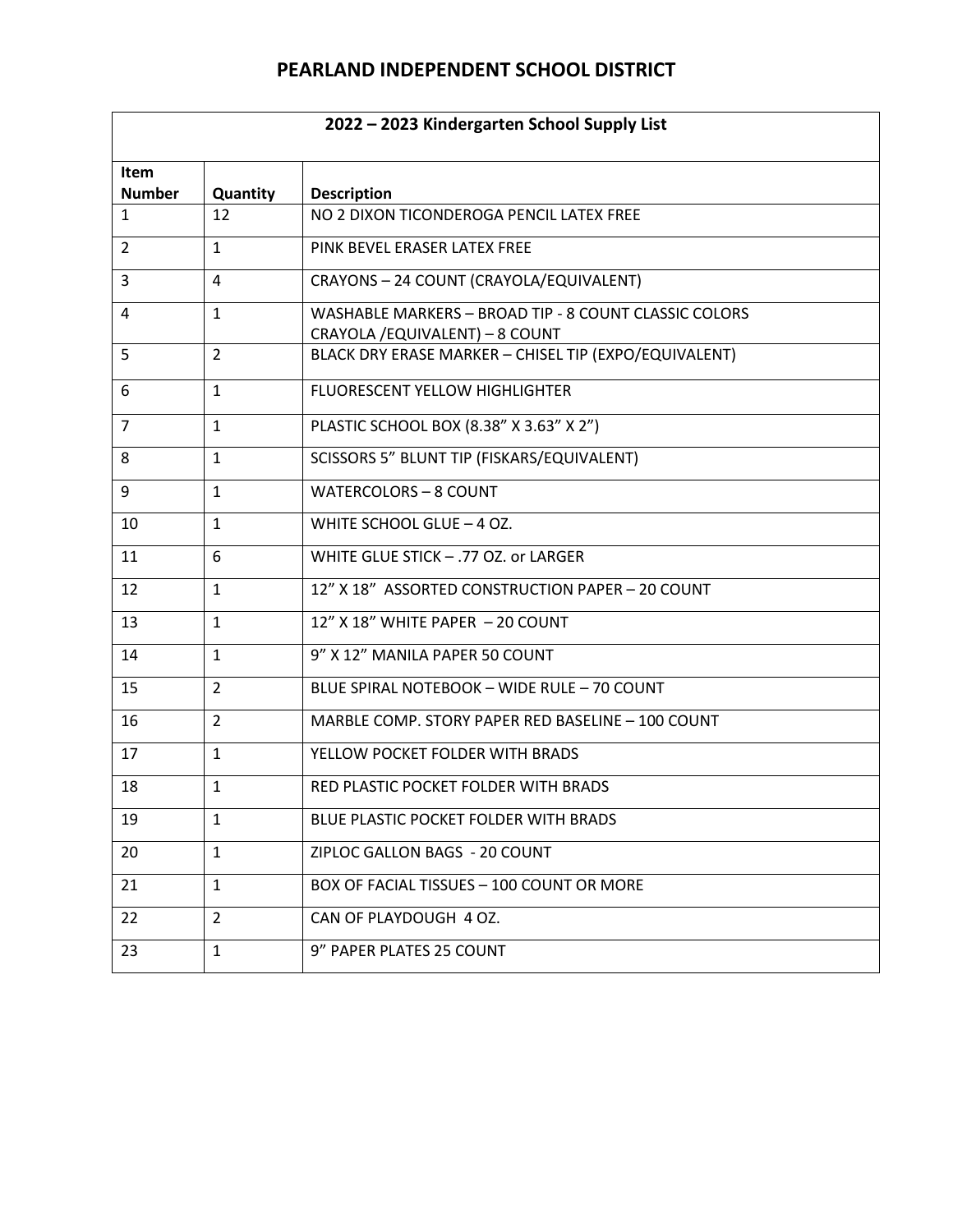| 2022 - 2023 First Grade School Supply List |                |                                                                                      |  |
|--------------------------------------------|----------------|--------------------------------------------------------------------------------------|--|
| Item<br><b>Number</b>                      | Quantity       | <b>Description</b>                                                                   |  |
| $\mathbf{1}$                               | 24             | #2 WOODEN PENCIL (STANDARD YELLOW) - PRESHARPENED                                    |  |
| 2                                          | $\overline{2}$ | LARGE PINK BEVELED ERASER                                                            |  |
| 3                                          | 3              | CRAYONS - 24 COUNT (CRAYOLA/EQUIVALENT)                                              |  |
| 4                                          | $\overline{2}$ | WASHABLE MARKERS - CLASSIC COLORS BROAD TIP - 8 COUNT<br>(CRAYOLA/EQUIVALENT)        |  |
| 5                                          | $\overline{2}$ | BLACK DRY ERASE MARKER - CHISEL TIP (EXPO/EQUIVALENT)                                |  |
| 6                                          | $\mathbf{1}$   | PLASTIC SUPPLY BOX (8.5" X 5.75" X 2.5")                                             |  |
| $\overline{7}$                             | $\mathbf{1}$   | SCISSORS - 5" BLUNT (COLORATIONS/EQUIVALENT)                                         |  |
| 8                                          | 5              | WHITE GLUE STICK - 0.77 OZ (.22 GRAMS) (ELMER'S /EQUIVALENT)                         |  |
| 9                                          | $\mathbf{1}$   | MANILA PAPER 9" X 12" - 50 COUNT                                                     |  |
| 10                                         | $\mathbf{1}$   | CONSTRUCTION PAPER ASSORTED COLORS 9" X 12" - 50 COUNT                               |  |
| 11                                         | $\overline{2}$ | 8 X 10 1/2" RULED SPIRAL NOTEBOOK RED BASELINE 36 COUNT;                             |  |
|                                            |                | CONFORMS TO MCDOUGAL-LITTEL 1, 2, 3,                                                 |  |
| 12                                         | $\mathbf{1}$   | MARBLE STORY COMP BOOK RED BASELINE - 100 COUNT                                      |  |
| 13                                         | $\overline{2}$ | 8.5" X 11-1/2" RULED RED BASELINE STORY TABLET - 40 COUNT                            |  |
| 14                                         | $\mathbf{1}$   | POCKET FOLDER WITH BRADS (SOLID COLOR - GREEN)                                       |  |
| 15                                         | $\mathbf{1}$   | POCKET FOLDER WITH BRADS (SOLID COLOR - ORANGE)                                      |  |
| 16                                         | $\mathbf{1}$   | RED PLASTIC POCKET FOLDER WITH BRADS                                                 |  |
| 17                                         | $\mathbf{1}$   | YELLOW PLASTIC POCKET FOLDER WITH BRADS                                              |  |
| 18                                         | $\mathbf{1}$   | BLUE PLASTIC POCKET FOLDER WITHOUT BRADS                                             |  |
| 19                                         | $\mathbf{1}$   | INDIVIDUAL RESEALABLE SANDWICH BAGS - 50 COUNT                                       |  |
| 20                                         | $\mathbf{1}$   | BOX OF FACIAL TISSUES - 100 COUNT (KLEENEX/EQUIVALENT)                               |  |
| 21                                         | $\overline{2}$ | WRITING TABLET (1/2" RULE RED BASELINE AND DOTTED MIDLINE 8.5" X<br>11.5" - 40 COUNT |  |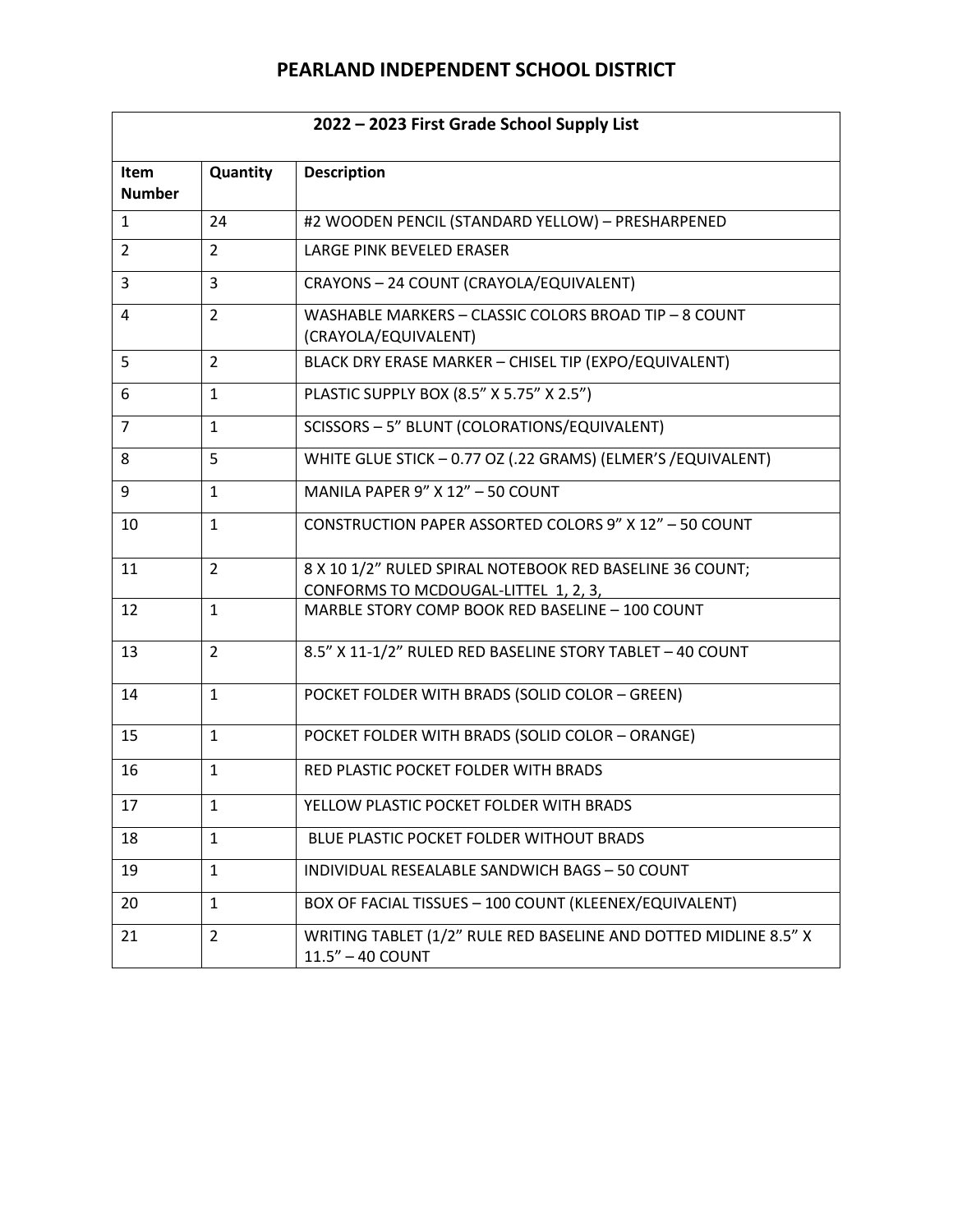| 2022-2023 Second Grade School Supply List |                |                                                        |  |
|-------------------------------------------|----------------|--------------------------------------------------------|--|
| <b>Item</b><br><b>Number</b>              | Quantity       | <b>Description</b>                                     |  |
| $\mathbf{1}$                              | 24             | #2 WOODEN PENCIL (STANDARD YELLOW)                     |  |
| $\overline{2}$                            | $\mathbf{1}$   | PINK BEVELED ERASER                                    |  |
| 3                                         | $\overline{2}$ | CRAYONS - 24 COUNT (CRAYOLA/EQUIVALENT)                |  |
| 4                                         | 4              | DRY ERASE MARKER - BULLET BLACK (EXPO/EQUIVALENT)      |  |
| 5                                         | $\mathbf{1}$   | CANVAS PENCIL BAG (ZIPPER BAG) 10.5" X 5.5"            |  |
| 6                                         | $\mathbf{1}$   | SCISSORS 5" BLUNT TIP (FISKARS/EQUIVALENT)             |  |
| $\overline{7}$                            | 5              | WHITE GLUE STICK 770Z./22 GRAM (ELMER'S/EQUIVALENT)    |  |
| 8                                         | $\mathbf{1}$   | SPIRAL NOTEBOOK - WIDE RULE - 70 COUNT (RED)           |  |
| 9                                         | $\mathbf{1}$   | SPIRAL NOTEBOOK - WIDE RULE - 70 COUNT (YELLOW)        |  |
| 10                                        | $\mathbf{1}$   | SPIRAL NOTEBOOK - WIDE RULE - 70 COUNT (BLUE)          |  |
| 11                                        | 3              | MARBLE COMPOSITION BOOK - 100 COUNT                    |  |
| 12                                        | $\mathbf{1}$   | PAPER POCKET FOLDER WITH BRADS (GREEN)                 |  |
| 13                                        | $\mathbf{1}$   | PAPER POCKET FOLDER WITH BRADS (ORANGE)                |  |
| 14                                        | $\mathbf 1$    | PLASTIC FOLDER WITH BRADS (YELLOW)                     |  |
| 15                                        | $\mathbf{1}$   | PLASTIC FOLDER WITH BRADS (RED)                        |  |
| 16                                        | $\mathbf{1}$   | PLASTIC FOLDER WITH BRADS (BLUE)                       |  |
| 17                                        | $\mathbf{1}$   | BOX OF FACIAL TISSUES - 110 COUNT (KLEENEX/EQUIVALENT) |  |
| 18                                        | $\mathbf{1}$   | RESEALABLE GALLON SIZE BAGS - 20COUNT                  |  |
| 19                                        | 1              | CRAYOLA CLASSIC THICK MARKER - 8 COUNT                 |  |
| 20                                        | $\mathbf{1}$   | 11" X 8.5-1/2" RULED RED BASELINE TABLET - 40 COUNT    |  |
| 21                                        | $\mathbf{1}$   | 9" X 12" ASSORTED CONSTRUCTION PAPER - 50 COUNT        |  |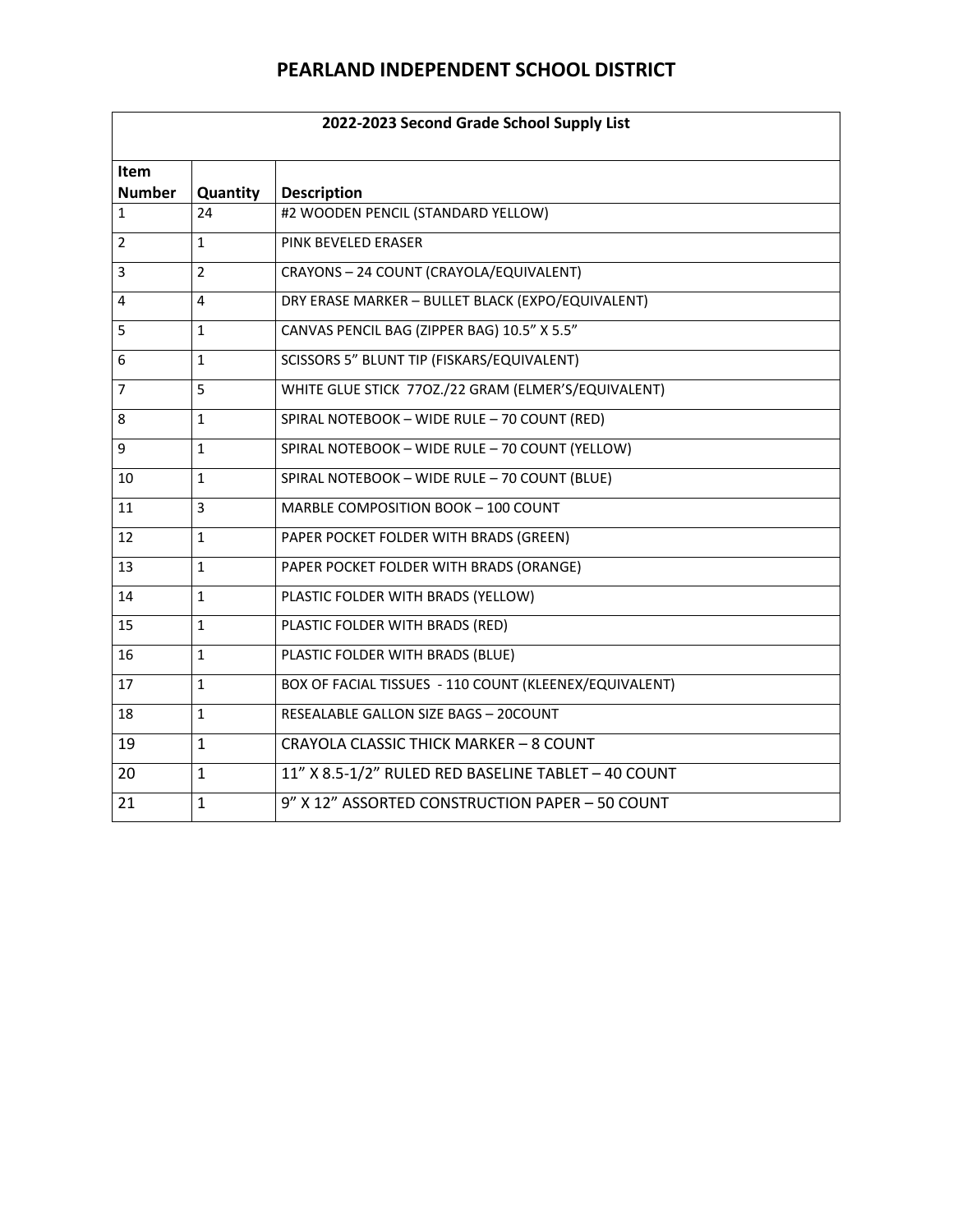| 2022 - 2023 Third School Supply |                |                                                                               |  |
|---------------------------------|----------------|-------------------------------------------------------------------------------|--|
| <b>Item</b><br><b>Number</b>    | Quantity       | <b>Description</b>                                                            |  |
| $\mathbf{1}$                    | 24             | #2 WOODEN PENCIL (STANDARD YELLOW)                                            |  |
| 2                               | $\mathbf{1}$   | PINK BEVEL ERASER (LATEX FREE)                                                |  |
| 3                               | $\mathbf{1}$   | RED MEDIUM STICK PEN (BALLPOINT)                                              |  |
| 4                               | $\overline{2}$ | CRAYONS - 24 COUNT (CRAYOLA/EQUIVALENT)                                       |  |
| 5                               | $\mathbf{1}$   | WASHABLE MARKERS CLASSIC COLORS - BROAD TIP - 8 COUNT<br>(CRAYOLA/EQUIVALENT) |  |
| 6                               | 3              | BLACK DRY ERASE MARKER - CHISEL TIP (EXPO/EQUIVALENT)                         |  |
| $\overline{7}$                  | $\mathbf{1}$   | NATURAL CANVAS PENCIL BAG W/GROMMETS 11" X 7.25"                              |  |
| 8                               | $\mathbf{1}$   | SCISSORS - 5" POINTED (FISKARS/EQUIVALENT)                                    |  |
| 9                               | $\mathbf{1}$   | WASHABLE GLUE - 4 OZ. (ELMER'S/EQUIVALENT)                                    |  |
| 10                              | 3              | GLUE STICK - 0.77 OZ (22 GRAM) (ELMER'S/EQUIVALENT)                           |  |
| 11                              | $\mathbf{1}$   | 3" X 5" RULED WHITE INDEX CARDS - 100 COUNT                                   |  |
| 12                              | $\mathbf{1}$   | <b>EARBUDS WITH MICROPHONE</b>                                                |  |
| 13                              | $\mathbf{1}$   | NOTEBOOK PAPER - WIDE RULE - 300 COUNT 8" X 10.5" - 60 COUNT                  |  |
| 14                              | $\mathbf{1}$   | SPIRAL NOTEBOOK - WIDE RULE - 70 COUNT (RED)                                  |  |
| 15                              | $\mathbf{1}$   | SPIRAL NOTEBOOK - WIDE RULE - 70 COUNT (GREEN)                                |  |
| 16                              | $\mathbf{1}$   | SPIRAL NOTEBOOK - WIDE RULE - 70 COUNT (YELLOW)                               |  |
| 17                              | $\mathbf{1}$   | SPIRAL NOTEBOOK - WIDE RULE - 70 COUNT (PURPLE)                               |  |
| 18                              | $\overline{2}$ | BLACK MARBLE COMPOSITION BOOK - 100 COUNT                                     |  |
| 19                              | $\mathbf{1}$   | <b>BOX OF RECLOSABLE QUART BAGS - 25 COUNT</b>                                |  |
| 20                              | $\mathbf{1}$   | PLASTIC POCKET FOLDER WITH BRADS (GREEN)                                      |  |
| 21                              | $\mathbf{1}$   | PLASTIC POCKET FOLDER WITH BRADS (BLUE)                                       |  |
| 22                              | $\mathbf{1}$   | PLASTIC POCKET FOLDER WITH BRADS (RED)                                        |  |
| 23                              | $\mathbf{1}$   | PLASTIC POCKET FOLDER WITH BRADS (YELLOW)                                     |  |
| 24                              | $\mathbf{1}$   | PLASTIC POCKET FOLDER WITH BRADS (PURPLE)                                     |  |
| 25                              | $\mathbf{1}$   | BOX OF FACIAL TISSUE - 144 COUNT (KLEENEX/EQUIVALENT)                         |  |
| 26                              | $\mathbf{1}$   | FLOURESCENT YELLOW HIGHLIGHTER                                                |  |